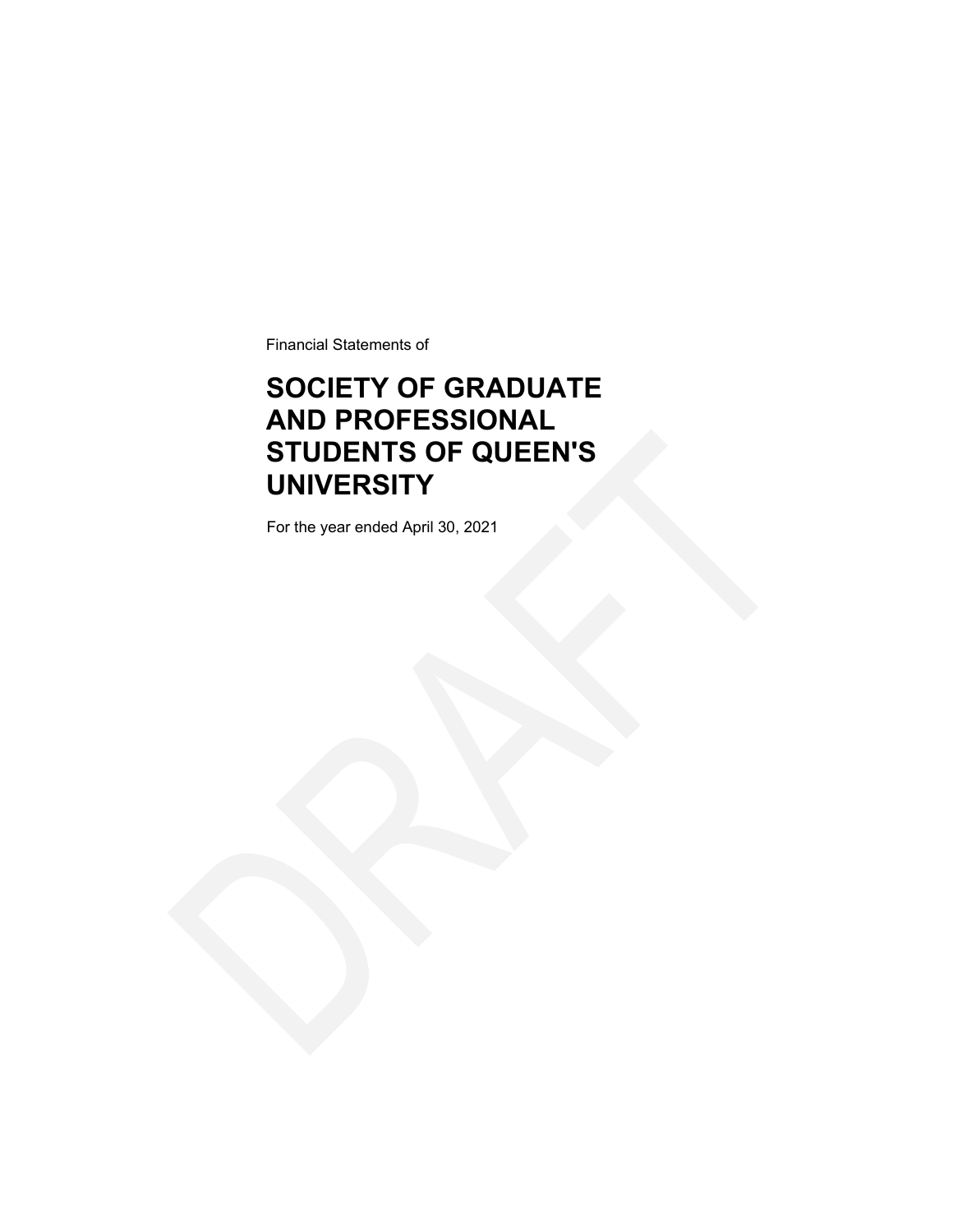Table of Contents

Year ended April 30, 2021

|                                             | Page |
|---------------------------------------------|------|
| <b>Independent Auditors' Report</b>         |      |
| <b>Financial Statements</b>                 |      |
| <b>Statement of Financial Position</b>      | 1.   |
| <b>Statement of Operations</b>              | 2    |
| Statement of Changes in Net Assets          | 3    |
| <b>Statement of Cash Flows</b>              | 4    |
| Notes to Financial Statements               | 5    |
| Schedule A - Payouts to Other Organizations | 11   |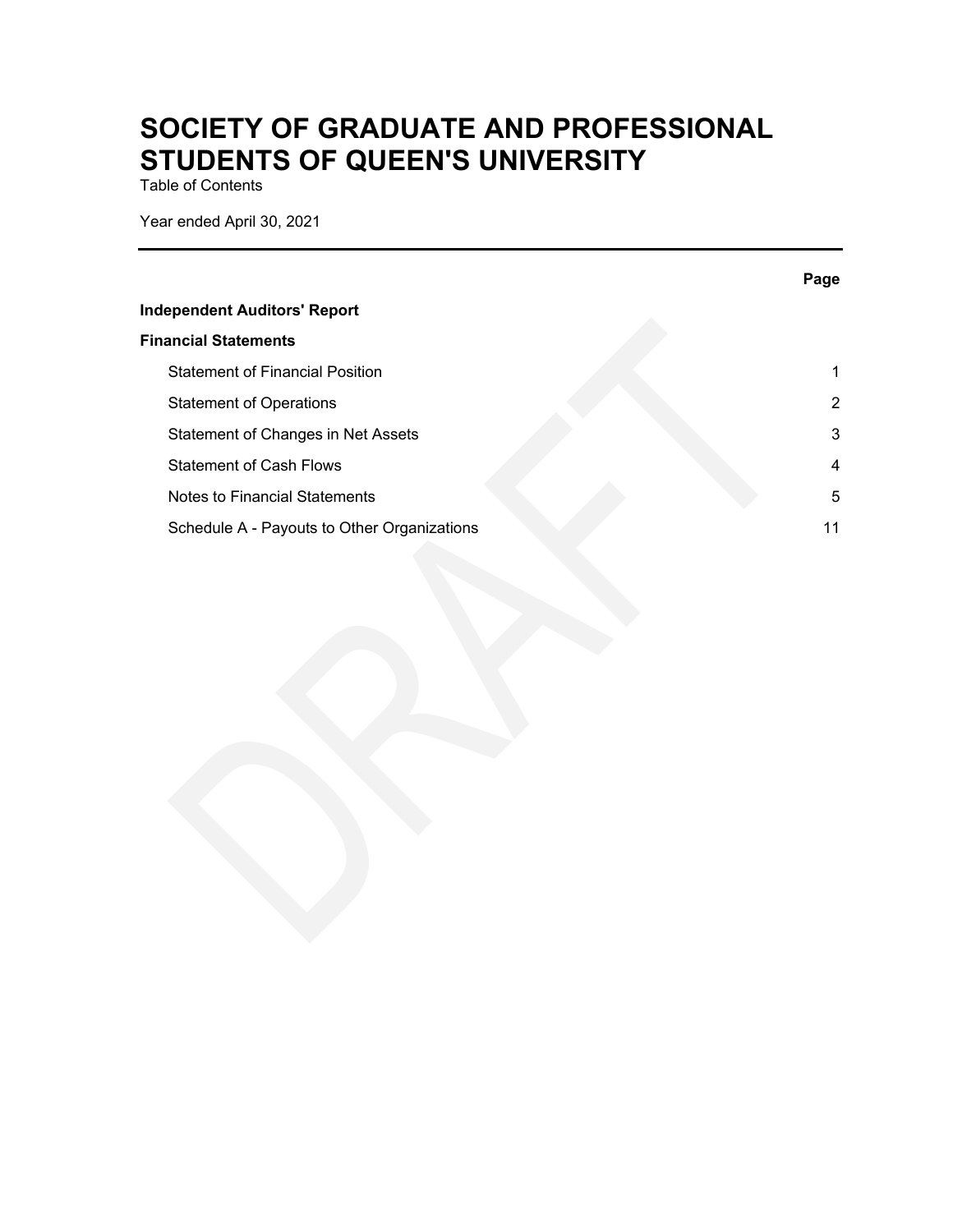### **INDEPENDENT AUDITORS' REPORT**

To the Board of Directors of Society of Graduate and Professional Students of Queen's University

### *Opinion*

We have audited the financial statements of the Society of Graduate and Professional Students of Queen's University (the "Entity"), which comprise:

- the statement of financial position as at April 30, 2021
- the statement of operations for the year then ended
- the statement of changes in net assets for the year then ended
- the statement of cash flows for the year then ended
- and notes to the financial statements, including a summary of significant accounting policies

(Hereinafter referred to as the "financial statements").

In our opinion, the accompanying financial statements, present fairly, in all material respects, the financial position of the Entity as at April 30, 2021, and its results of operations and its cash flows for the year then ended in accordance with Canadian accounting standards for not-for-profit organizations.

### *Basis for Opinion*

We conducted our audit in accordance with Canadian generally accepted auditing standards. Our responsibilities under those standards are further described in the "*Auditors' Responsibilities for the Audit of the Financial Statements*" section of our auditors' report.

We are independent of the Entity in accordance with the ethical requirements that are relevant to our audit of the financial statements in Canada and we have fulfilled our other ethical responsibilities in accordance with these requirements.

We believe that the audit evidence we have obtained is sufficient and appropriate to provide a basis for our opinion.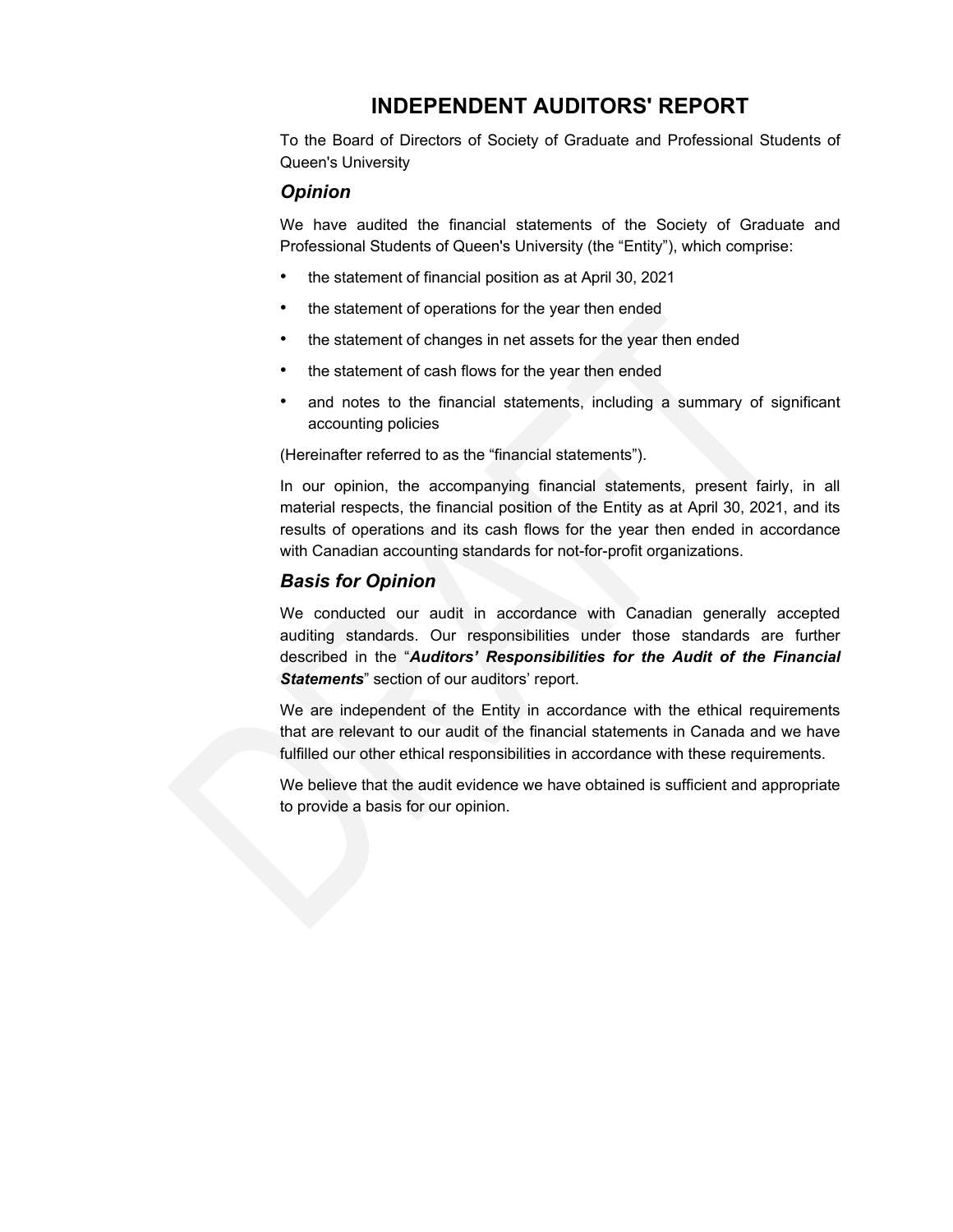Page 2

### *Responsibilities of Management and Those Charged with Governance for the Financial Statements*

Management is responsible for the preparation and fair presentation of the financial statements in accordance with Canadian accounting standards for notfor-profit organizations, and for such internal control as management determines is necessary to enable the preparation of financial statements that are free from material misstatement, whether due to fraud or error.

In preparing the financial statements, management is responsible for assessing the Entity's ability to continue as a going concern, disclosing as applicable, matters related to going concern and using the going concern basis of accounting unless management either intends to liquidate the Entity or to cease operations, or has no realistic alternative but to do so.

Those charged with governance are responsible for overseeing the Entity's financial reporting process.

### *Auditors' Responsibilities for the Audit of the Financial Statements*

Our objectives are to obtain reasonable assurance about whether the financial statements as a whole are free from material misstatement, whether due to fraud or error, and to issue an auditors' report that includes our opinion.

Reasonable assurance is a high level of assurance, but is not a guarantee that an audit conducted in accordance with Canadian generally accepted auditing standards will always detect a material misstatement when it exists.

Misstatements can arise from fraud or error and are considered material if, individually or in the aggregate, they could reasonably be expected to influence the economic decisions of users taken on the basis of the financial statements.

As part of an audit in accordance with Canadian generally accepted auditing standards, we exercise professional judgment and maintain professional skepticism throughout the audit.

We also:

• Identify and assess the risks of material misstatement of the financial statements, whether due to fraud or error, design and perform audit procedures responsive to those risks, and obtain audit evidence that is sufficient and appropriate to provide a basis for our opinion.

The risk of not detecting a material misstatement resulting from fraud is higher than for one resulting from error, as fraud may involve collusion, forgery, intentional omissions, misrepresentations, or the override of internal control.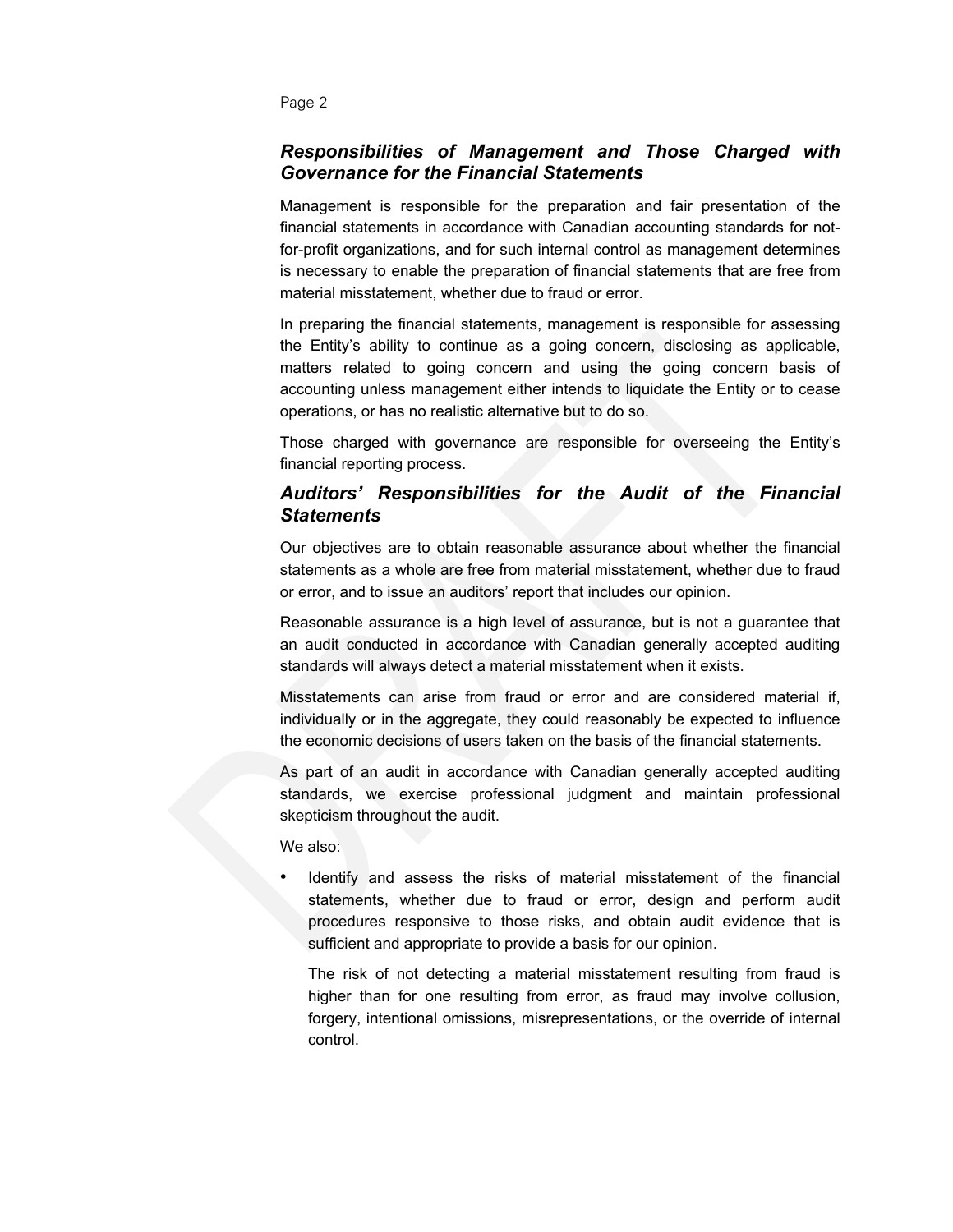Page 3

- Obtain an understanding of internal control relevant to the audit in order to design audit procedures that are appropriate in the circumstances, but not for the purpose of expressing an opinion on the effectiveness of the Entity's internal control.
- Evaluate the appropriateness of accounting policies used and the reasonableness of accounting estimates and related disclosures made by management.
- Conclude on the appropriateness of management's use of the going concern basis of accounting and, based on the audit evidence obtained, whether a material uncertainty exists related to events or conditions that may cast significant doubt on the Entity's ability to continue as a going concern. If we conclude that a material uncertainty exists, we are required to draw attention in our auditors' report to the related disclosures in the financial statements or, if such disclosures are inadequate, to modify our opinion. Our conclusions are based on the audit evidence obtained up to the date of our auditors' report. However, future events or conditions may cause the Entity to cease to continue as a going concern.
- Evaluate the overall presentation, structure and content of the financial statements, including the disclosures, and whether the financial statements represent the underlying transactions and events in a manner that achieves fair presentation.
- Communicate with those charged with governance regarding, among other matters, the planned scope and timing of the audit and significant audit findings, including any significant deficiencies in internal control that we identify during our audit.

Chartered Professional Accountants, Licensed Public Accountants Kingston, Canada (date)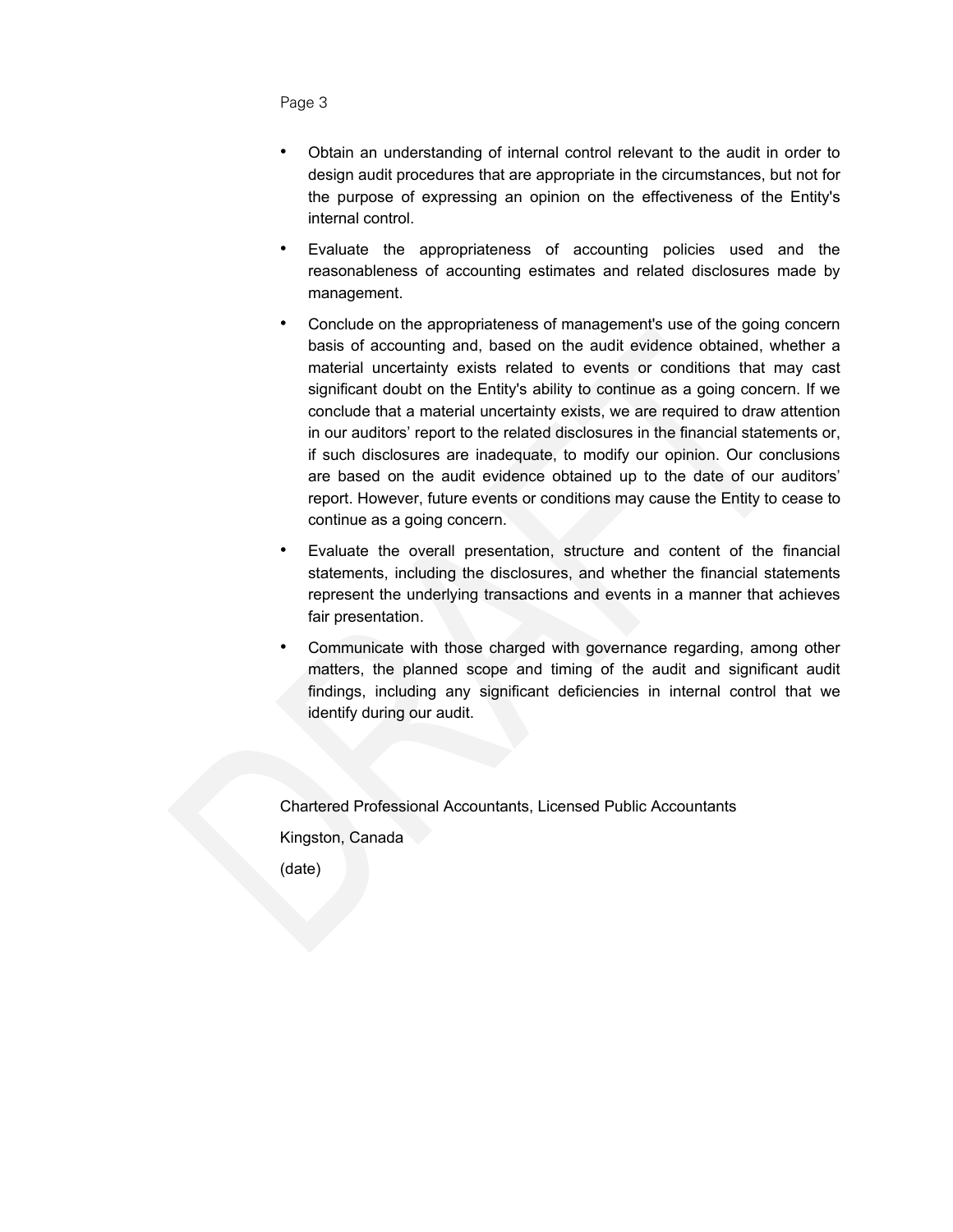Statement of Financial Position

April 30, 2021, with comparative information for April 30, 2020

|                                                                                                                             | 2021               | 2020                   |
|-----------------------------------------------------------------------------------------------------------------------------|--------------------|------------------------|
| <b>Assets</b>                                                                                                               |                    |                        |
| Current assets:                                                                                                             |                    |                        |
| Cash and cash equivalents                                                                                                   | \$<br>993,073      | \$<br>1,077,328        |
| Short-term investments (note 2)                                                                                             | 1,100,000          | 650,000                |
| Accounts receivable (note 2)                                                                                                | 30,283             | 38,150                 |
| Queen's University at Kingston recovery                                                                                     | 3,996<br>2,127,352 | 1,765,478              |
|                                                                                                                             |                    |                        |
| Capital assets (note 3)                                                                                                     | 25,645             | 29,918                 |
|                                                                                                                             |                    |                        |
|                                                                                                                             | \$<br>2,152,997    | \$<br>1,795,396        |
| <b>Current liabilities:</b><br>Accounts payable and accrued liabilities (note 9)<br>Queen's University at Kingston recovery | \$<br>227,491      | \$<br>193,717<br>9,394 |
|                                                                                                                             | 227,491            | 203,111                |
|                                                                                                                             |                    |                        |
| Net assets:                                                                                                                 |                    |                        |
| <b>General Fund</b>                                                                                                         | 1,295,714          | 1,200,588              |
| Capital Fund (notes 5 and 6(a))<br>Health Plan Fund (note 6(b))                                                             | 25,645<br>604,147  | 29,918<br>361,779      |
|                                                                                                                             | 1,925,506          | 1,592,285              |
|                                                                                                                             |                    |                        |
| Commitment (note 11)                                                                                                        |                    |                        |
|                                                                                                                             | \$<br>2,152,997    | \$<br>1,795,396        |
|                                                                                                                             |                    |                        |

See accompanying notes to financial statements.

Approved on behalf of the Executive:

\_\_\_\_\_\_\_\_\_\_\_\_\_\_\_\_\_\_\_\_\_\_\_\_\_\_\_\_\_\_ President

\_\_\_\_\_\_\_\_\_\_\_\_\_\_\_\_\_\_\_\_\_\_\_\_\_\_\_\_\_\_ Vice-President, Finance and Services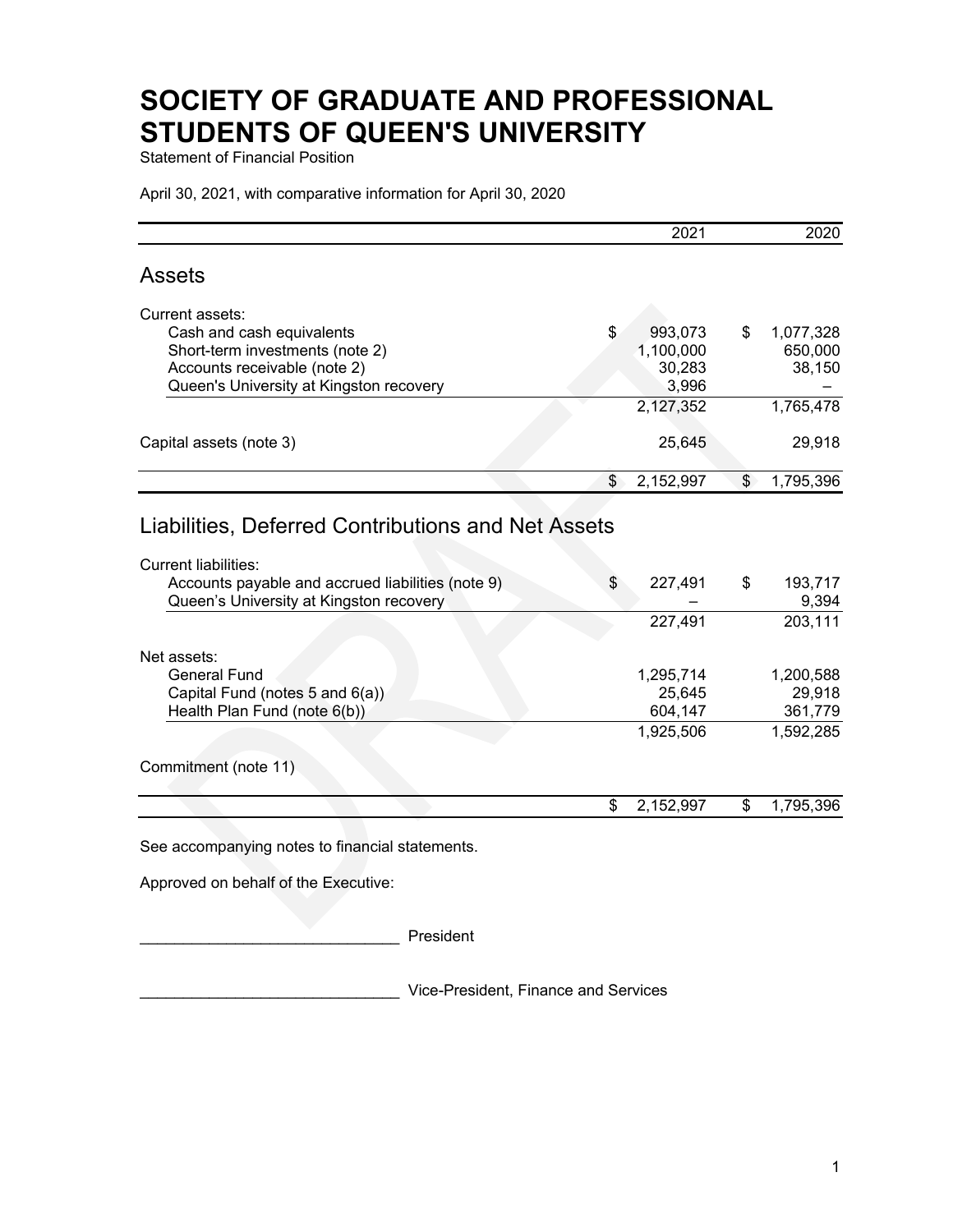Statement of Operations

Year ended April 30, 2021, with comparative information for the year ended April 30, 2020

|                                                        | 2021          |                 | 2020       |
|--------------------------------------------------------|---------------|-----------------|------------|
|                                                        |               |                 |            |
| Revenue:                                               |               |                 |            |
| Student fees:                                          |               |                 |            |
| Collected                                              | 908,775<br>\$ | \$<br>1,411,921 |            |
| Paid to other organizations (note 7(a) and Schedule A) | (419, 890)    |                 | (868, 878) |
| Net student fees                                       | 488,885       |                 | 543,043    |
| Health and dental plan:                                |               |                 |            |
| Collected                                              | 2,036,643     | 2,221,462       |            |
| Paid to service provider                               | (1,744,499)   | (1,944,789)     |            |
| Net health and dental plan                             | 292,144       |                 | 276,673    |
| Other:                                                 |               |                 |            |
| Amortization of capital contributions                  |               |                 | 1,000      |
| Interest income                                        | 14,655        |                 | 24,947     |
| Social events                                          | 15            |                 | 5,031      |
|                                                        | 14,670        |                 | 30,978     |
| Total revenue                                          | 795,699       |                 | 850,694    |
|                                                        |               |                 |            |
| Expenses:                                              |               |                 |            |
| Wages and benefits                                     | 177,263       |                 | 192,823    |
| Honoraria and stipends (note 7(b))                     | 104,217       |                 | 92,947     |
| Space costs                                            | 70,073        |                 | 80,314     |
| <b>Bursaries and grants</b>                            | 21,914        |                 | 37,321     |
| Professional fees                                      | 18,079        |                 | 40,305     |
| Sundry                                                 | 14,689        |                 | 23,949     |
| Office and other                                       | 11,435        |                 | 13,199     |
| Insurance                                              | 10,962        |                 | 10,738     |
| Amortization of capital assets                         | 9,514         |                 | 13,501     |
| Telephone                                              | 9,056         |                 | 9,144      |
| Advertising                                            | 7,254         |                 | 13,453     |
| <b>Council and committees</b>                          | 5,224         |                 | 7,364      |
| Social events                                          | 2,798         |                 | 14,532     |
| Executive conferences and professional development     |               |                 | 3,884      |
|                                                        | 462,478       |                 | 553,474    |
| Excess of revenue over expenses                        | \$<br>333,221 | \$              | 297,220    |

See accompanying notes to financial statements.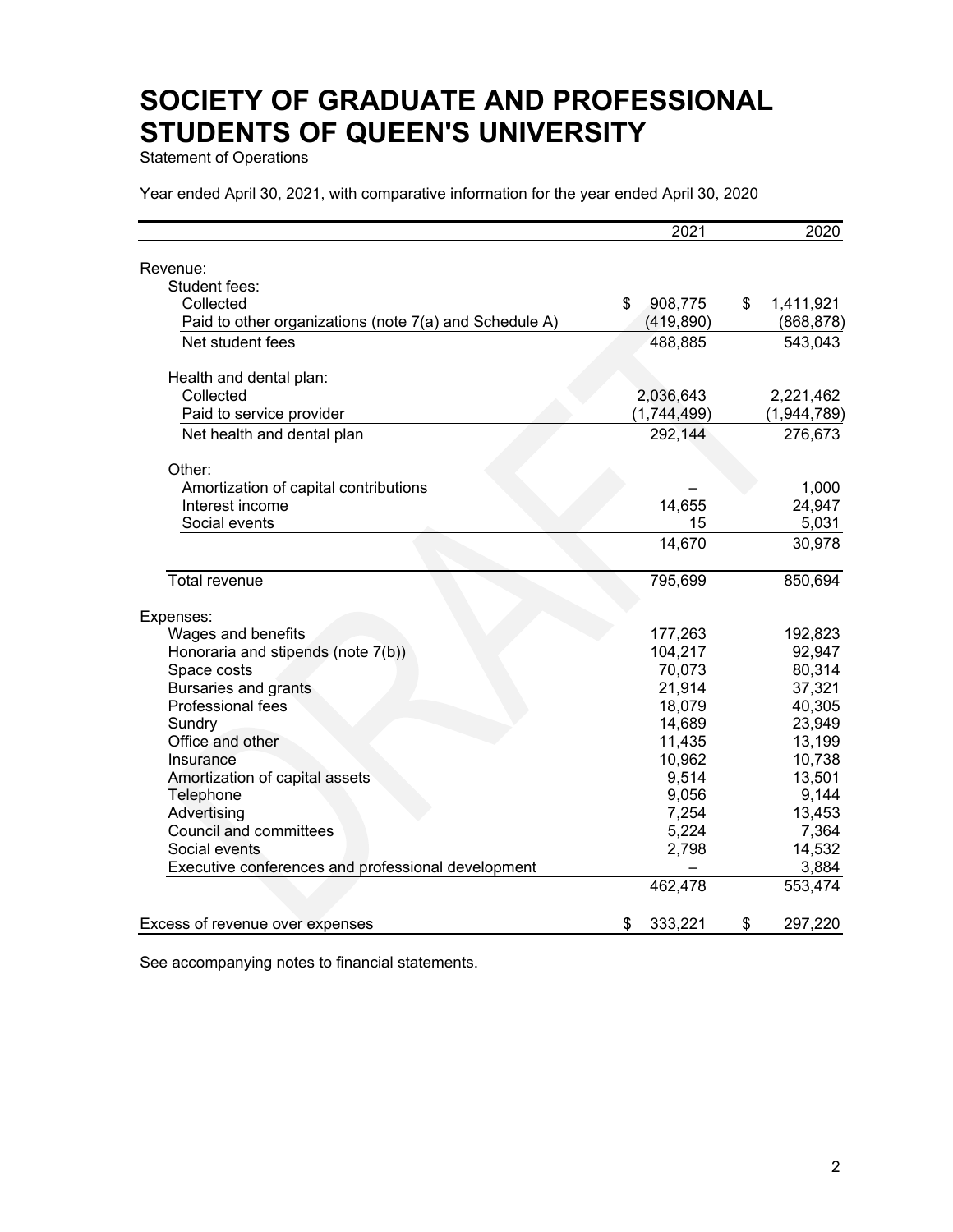Statement of Changes in Net Assets

Year ended April 30, 2021, with comparative information for 2020

|                                                               |                 |              | Health        |             |             |
|---------------------------------------------------------------|-----------------|--------------|---------------|-------------|-------------|
|                                                               | General         | Capital      | Plan          | 2021        | 2020        |
|                                                               | Fund            | Fund         | Fund          | Total       | Total       |
| Balance, beginning<br>of year                                 | \$1,200,588     | \$<br>29,918 | \$<br>361,779 | \$1,592,285 | \$1,295,065 |
| Excess of revenue over<br>expenses (expenses<br>over revenue) | 100,367         | (9, 514)     | 242,368       | 333,221     | 297,220     |
| Net change in investment<br>in capital assets                 | (5,241)         | 5,241        |               |             |             |
| Balance, end of year                                          | 1,295,714<br>\$ | \$<br>25,645 | \$<br>604,147 | \$1,925,506 | \$1,592,285 |

See accompanying notes to financial statements.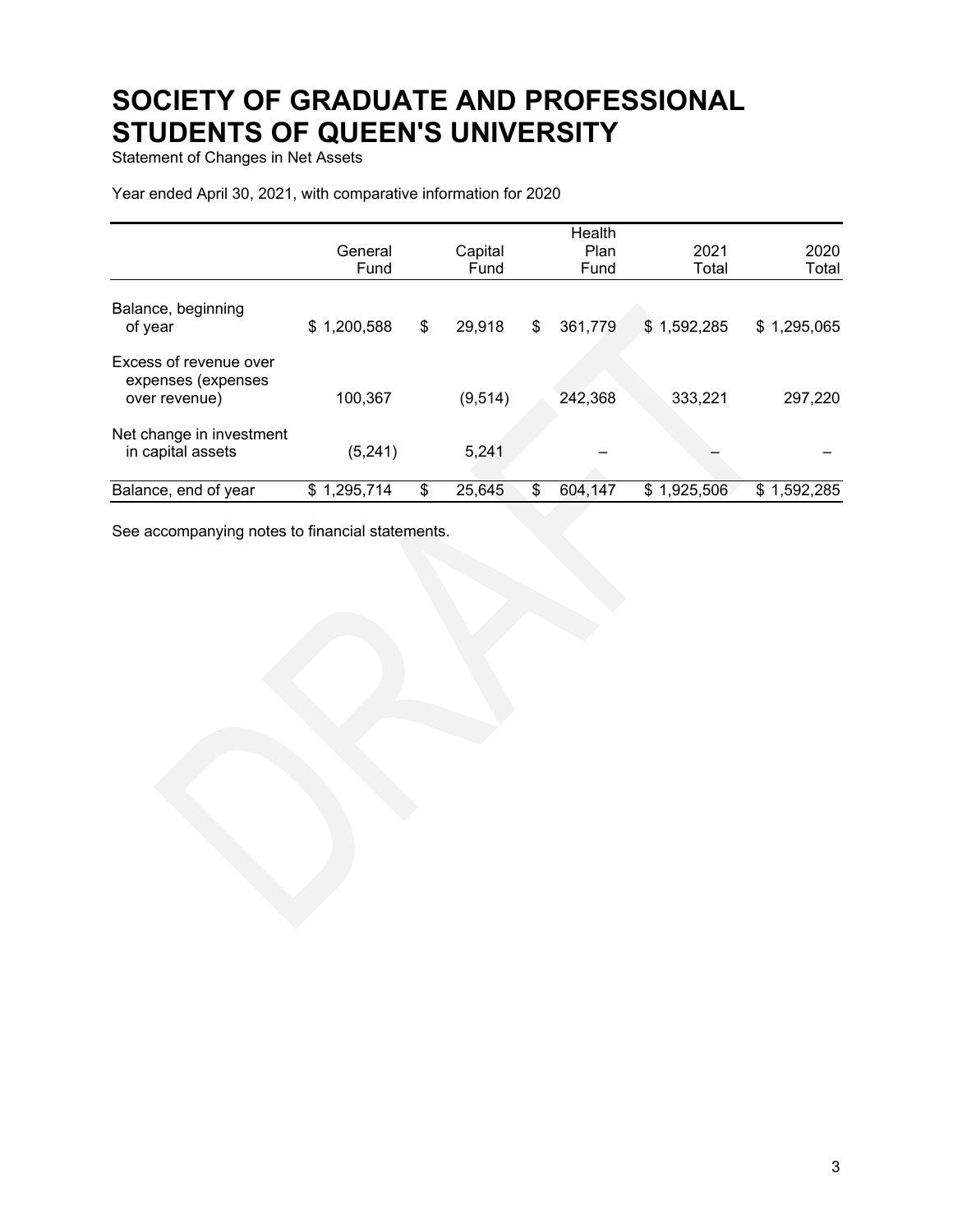Statement of Cash Flows

Year ended April 30, 2021, with comparative information for 2020

|                                                              | 2021          | 2020          |
|--------------------------------------------------------------|---------------|---------------|
| Cash provided by (used in):                                  |               |               |
| Operating activities:                                        |               |               |
| Excess of revenue over expenses<br>Items not involving cash: | \$<br>333,221 | \$<br>297,220 |
| Amortization of deferred capital contributions               |               | (1,000)       |
| Amortization of capital assets                               | 9,514         | 13,501        |
| Change in non-cash operating working capital:                |               |               |
| Accounts receivable                                          | 7,867         | (25, 747)     |
| Accounts payable and accrued liabilities                     | 33,774        | 51,114        |
| Queen's University at Kingston recovery                      | (13, 390)     | 8,774         |
| Deferred revenue                                             |               | (1,078)       |
|                                                              | 370,986       | 342,784       |
| Investing activities:                                        |               |               |
| Repayment of loan receivable                                 |               | 21,011        |
| Increase in short-term investments                           | (450,000)     | (150,000)     |
| Purchase of capital assets                                   | (5, 241)      |               |
|                                                              | (455, 241)    | (128, 989)    |
| Increase (decrease) in cash and cash equivalents             | (84, 255)     | 213,795       |
|                                                              |               |               |
| Cash and cash equivalents, beginning of year                 | 1,077,328     | 863,533       |
| Cash and cash equivalents, end of year                       | \$<br>993,073 | \$1,077,328   |

See accompanying notes to financial statements.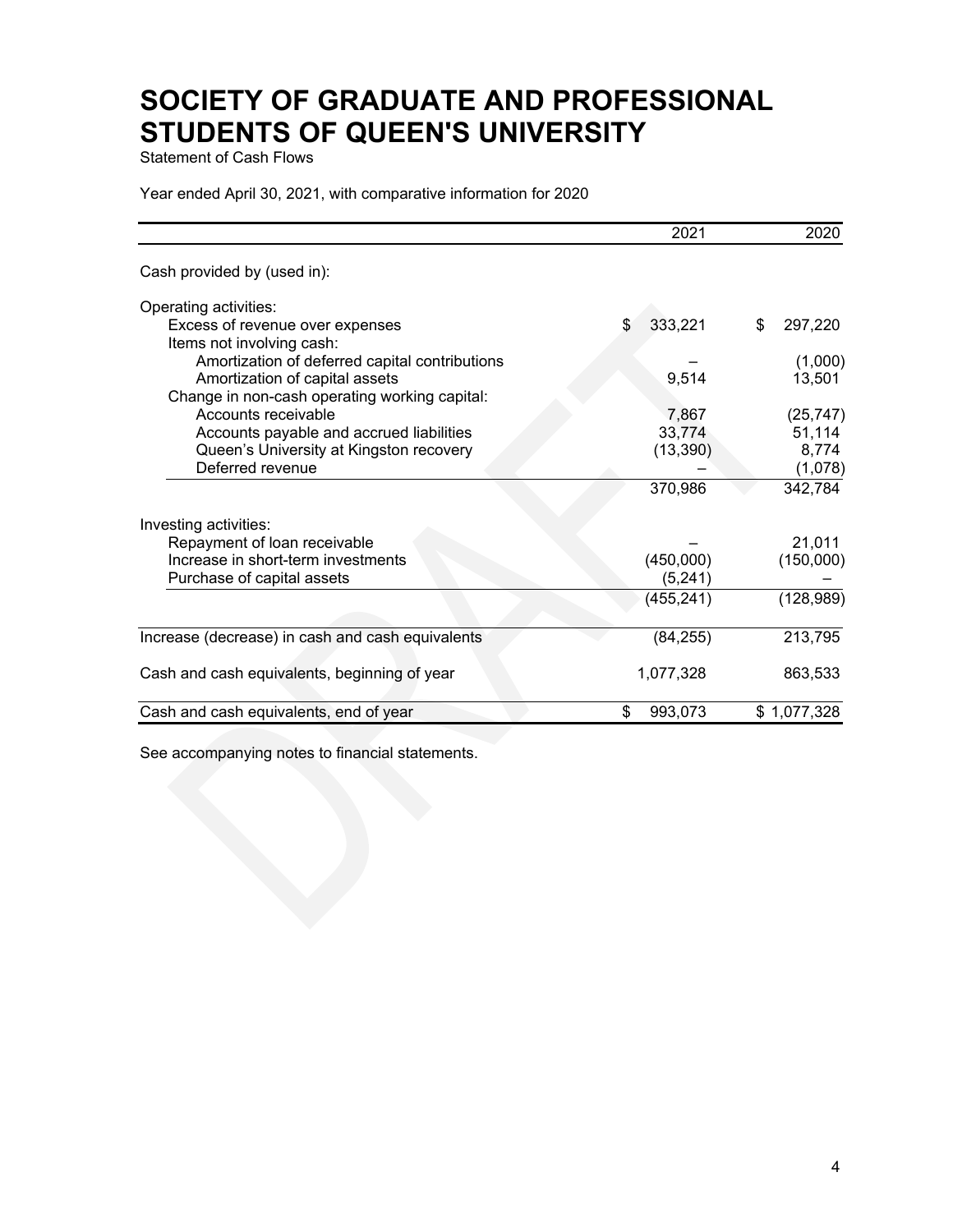Notes to Financial Statements

Year ended April 30, 2021

The Society of Graduate and Professional Students of Queen's University (the "Organization") was incorporated under Letters of Patent on November 8, 2005, as a not-for-profit corporation without share capital under Part II of the Canadian Corporations Act and is not subject to income taxes.

The purpose of the Organization is to serve the interest and needs of the membership, to represent its members in dealing with Queen's University at Kingston and other organizations, to facilitate communication between its members and graduate and professional students at other universities, to provide services to its members, to maintain concern for the welfare and human rights of its members and, where believed desirable, to take a public stand on policies and practices that affect them and that are unfair, discriminatory or harmful.

#### **1. Significant accounting policies:**

The financial statements have been prepared by management in accordance with Canadian accounting standards for not-for-profit organizations in Part III of the CPA Canada Handbook – Accounting.

(a) Financial instruments:

Financial instruments are recorded at fair value on initial recognition. Freestanding derivative instruments that are not in a qualifying hedging relationship and equity instruments that are quoted in an active market are subsequently measured at fair value. All other financial instruments are subsequently recorded at cost or amortized cost, unless management has elected to carry the instruments at fair value.

Financial assets are assessed for impairment on an annual basis at the end of the fiscal year if there are indicators of impairment. If there is an indicator of impairment, the Organization determines if there is a significant adverse change in the expected amount of timing of future cash flows from the financial asset. If there is a significant adverse change in the expected cash flows, the carrying value of the financial asset is reduced to the highest of the present value of the expected cash flows, the amount that could be realized from selling the financial asset or the amount the Organization expects to realize by exercising its right to any collateral. If events and circumstances reverse in a future period, an impairment loss will be reserved to the extent of the improvement, not exceeding the initial carrying value.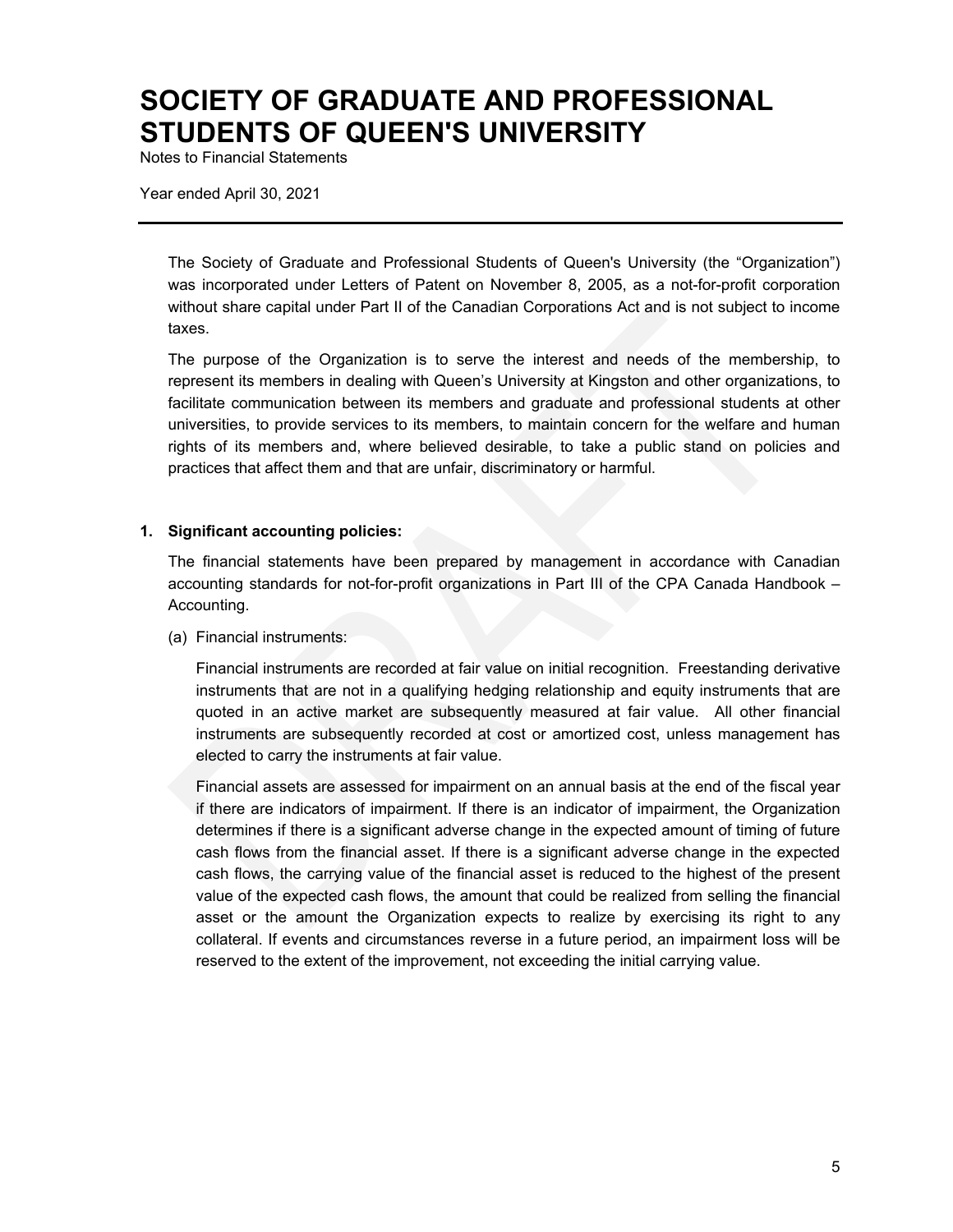Notes to Financial Statements (continued)

Year ended April 30, 2021

#### **1. Significant accounting policies (continued):**

(b) Capital assets:

Capital assets are recorded at cost. Capital assets are amortized on a straight-line basis using the following useful lives:

| Asset                   | Useful life |
|-------------------------|-------------|
| Computer hardware       | 4 years     |
| Computer software       | 7 years     |
| Furniture and equipment | 7 years     |
| Leasehold improvements  | 10 years    |

When a capital asset no longer contributes to the Organization's ability to provide services, its carrying amount is written down to its residual value.

(c) Revenue recognition:

The Organization follows the deferral method of accounting for contributions. Restricted contributions are recognized as revenue in the year in which the related expenses are incurred. Unrestricted contributions are recognized as revenue when received or receivable if the amount to be received can be reasonably estimated and collection is reasonably assured.

Student fees and health and dental plan revenue are recognized in the year received.

Revenue from social events is recognized at the time the services are provided.

Interest income is recognized as it is earned.

(d) Cash and cash equivalents:

Cash and cash equivalents include cash on hand and short-term deposits with original maturities of less than three months.

(e) Use of estimates:

The preparation of financial statements requires management to make estimates and assumptions that affect the reported amount of assets and liabilities and disclosure of contingent assets and liabilities at the date of the financial statements and the reported amount of revenue and expenses during the year. Actual results could differ from these estimates.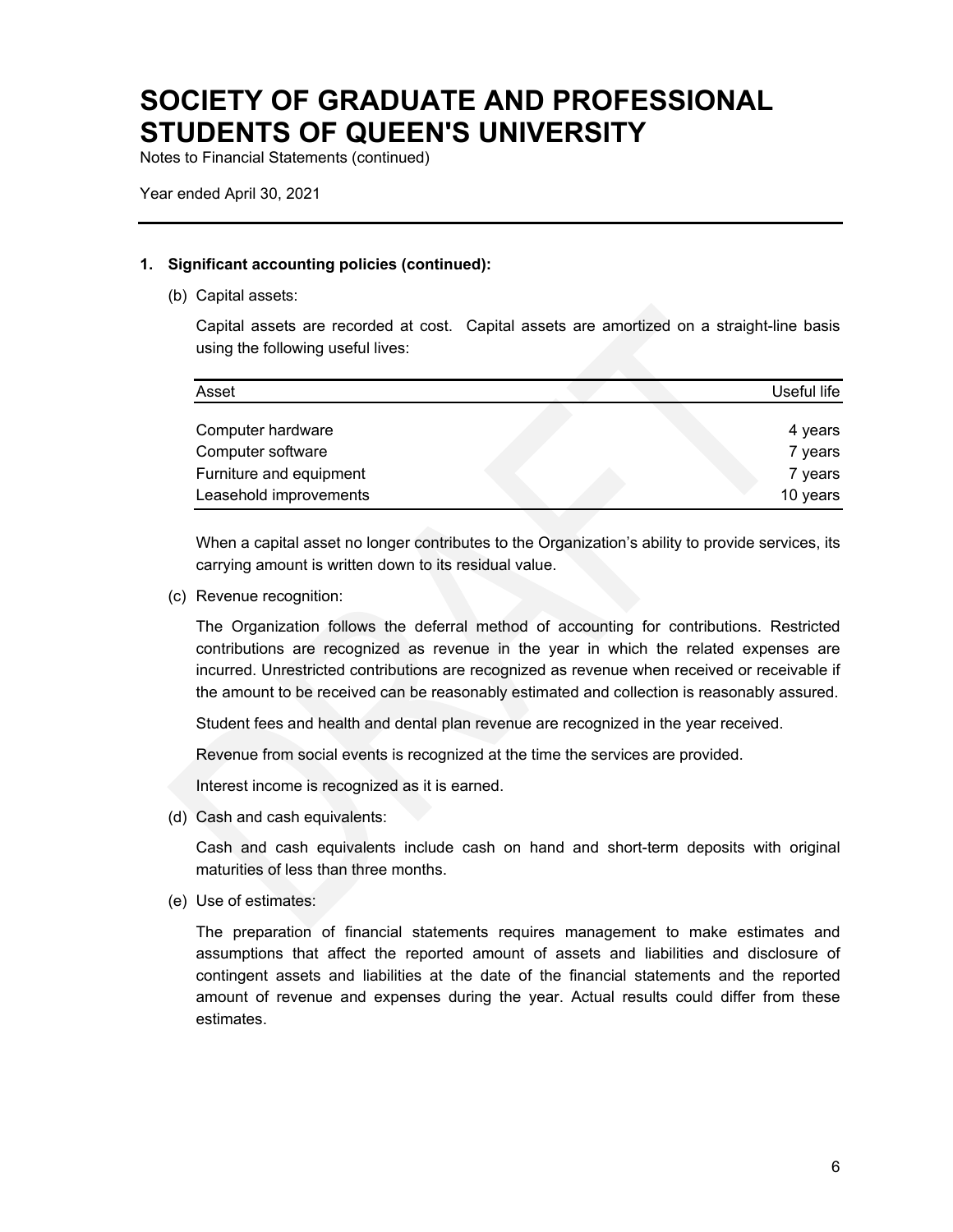Notes to Financial Statements (continued)

Year ended April 30, 2021

#### **2. Investments:**

The Organization's short-term investments are comprised of guaranteed investment certificates earning rates of interest of 1.89% - 5.40% annually, maturing October 2021.

Interest earned in the amount of \$7,392 (2020 - \$14,917) relating to these investments is included in interest income on the Statement of Operations, and accounts receivable on the Statement of Financial Position.

#### **3. Capital assets:**

|                         |               |               | 2021         |    | 2020     |
|-------------------------|---------------|---------------|--------------|----|----------|
|                         |               | Accumulated   | Net book     |    | Net book |
|                         | Cost          | amortization  | value        |    | value    |
|                         |               |               |              |    |          |
| Computer hardware       | \$<br>72,317  | \$<br>67,679  | \$<br>4,638  | \$ | 261      |
| Computer software       | 1,858         | 1,513         | 345          |    | 534      |
| Furniture and equipment | 37,281        | 32,937        | 4,344        |    | 8,293    |
| Leasehold improvements  | 58,352        | 42,034        | 16,318       |    | 20,830   |
|                         | \$<br>169,808 | \$<br>144,163 | \$<br>25.645 | S  | 29,918   |
|                         |               |               |              |    |          |

Cost and accumulated amortization at April 30, 2020 amounted to \$164,566 and 134,648, respectively.

Capital assets have been reviewed for full or partial impairment and management has determined there are none.

#### **4. Deferred contributions related to capital assets:**

Deferred contributions related to capital assets represent restricted contributions with which the Organization purchased capital assets. The changes in the deferred contributions balance for the period are as follows:

|                                    |   | 2021 |   | 2020    |
|------------------------------------|---|------|---|---------|
| Balance, beginning of period       | S |      | S | 1,000   |
| Less: amounts amortized to revenue |   |      |   | (1,000) |
| Balance, end of period             |   |      |   |         |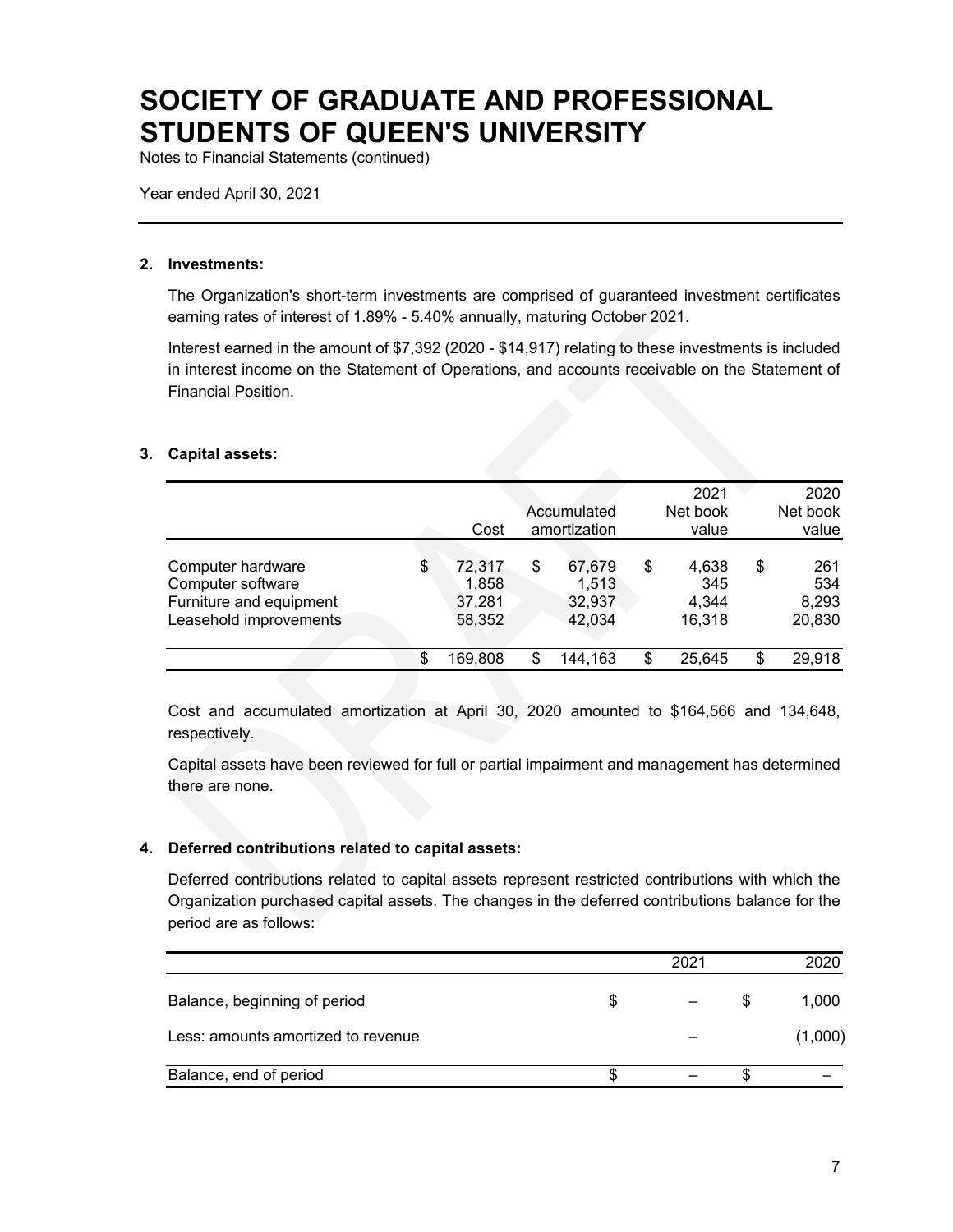Notes to Financial Statements (continued)

Year ended April 30, 2021

#### **5. Capital fund:**

The balance of the capital fund consists of:

|                                                        | 2021         | 2020         |
|--------------------------------------------------------|--------------|--------------|
| Capital assets                                         | \$<br>25,645 | \$<br>29,918 |
| Less: deferred contributions related to capital assets |              |              |
|                                                        | 25,645       | 29,918       |

#### **6. Restricted funds:**

The Board of Directors has internally restricted funds as follows:

(a) Capital Fund:

The Capital Fund represents the Organization's investment in capital assets.

(b) Health Plan Fund:

Surplus, net of administration costs, from the Health Plan is kept in a separate fund to be used for any shortfalls in Health Plan revenue and expenses.

#### **7. Related party transactions:**

(a) Sexual Health Resource Centre:

The Organization exercises influence over the Sexual Health Resource Centre (SHRC) by virtue of its ability to vote on the SHRC's Management Board, which oversees the long-term strategic planning and financial operations of the SHRC. The SHRC is a confidential, nonjudgmental, pro-choice, feminist and queer information and referral service on sexuality and sexual health.

During the period, the Organization collected \$528 in student fees (2020 - \$3,290) that was subsequently paid to the SHRC. These payments are included in payments to other organizations on the Statement of Operations.

(b) Executive and Board:

During the period, \$104,217 (2020 - \$92,947) was paid to executive and board members as stipends.

These transactions are in the normal course of operations and are measured at the exchange amount of consideration established and agreed to by the related parties.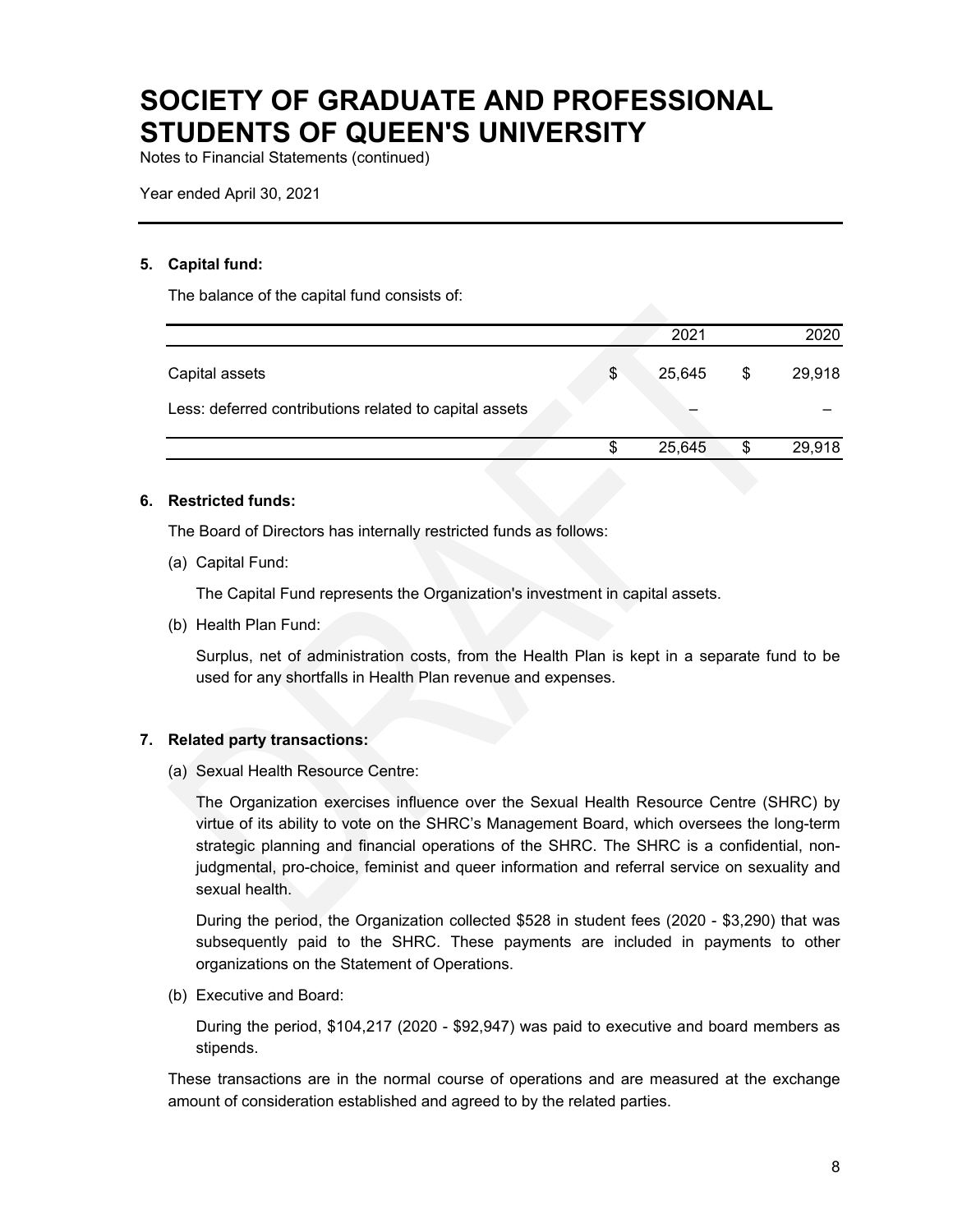Notes to Financial Statements (continued)

Year ended April 30, 2021

#### **8. Financial instrument risks:**

The Organization is not exposed to any significant risks relating to its financial instruments. Cash and investment balances are held at a major Canadian financial institution. There have been no changes in the Organization's risk exposure from the previous period.

#### **9. Accounts payable and accrued liabilities:**

Included in accounts payable and accrued liabilities are government remittances payable of \$Nil (2020 - \$Nil), which includes amounts payable for harmonized sales tax and payroll-related taxes.

#### **10. Commitment:**

In 2020, the Organization entered into an agreement with the Alma Mater Society of Queen's University Inc. and Queen's University at Kingston to redevelop the John Deutsch University Centre.

The Organization has committed \$5,957,500 to this redevelopment. Beginning in fiscal 2020, the Organization collected and remitted \$40 per registration and will continue to do so until the committed amount is contributed. As at April 30, 2021, the total amount collected during the year was \$183,018 (2020 - \$190,232), reducing the outstanding commitment to \$5,584,250.

#### **11. Impact of COVID-19:**

In March 2020, the COVID-19 outbreak was declared a pandemic by the World Health Organization and has had a significant financial, market and social dislocating impact.

At the time of approval of these financial statements, the Organization has experienced the following indicators of financial implications and undertaken the following activities in relation to the COVID-19 pandemic.

- Closure of all the Organization's offices including the Main Office on Queen's Campus based on public health recommendations.
- Mandatory working from home requirements for all staff. If staff must come into the office, they must receive the approval of both the President and the Executive Director beforehand.
- Any in person events that would have been run by our organization were canceled based on public health recommendations.
- All financial transactions have been moved from cheques to electronic funds transfer or payment via Visa.
- Front desk employees were temporarily terminated.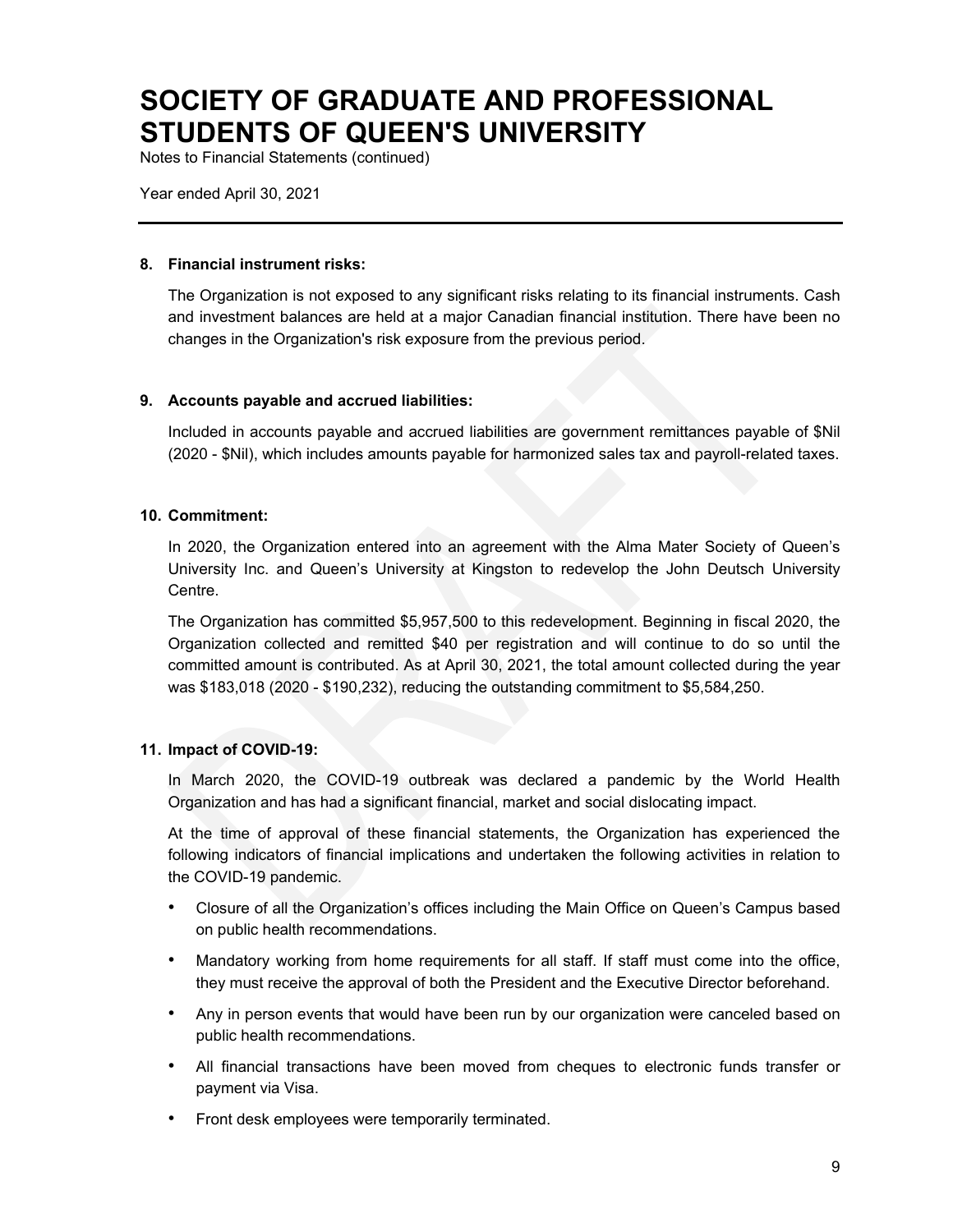Notes to Financial Statements (continued)

Year ended April 30, 2021

#### **11. Impact of COVID-19 (continued):**

The Organization continues to respond to the pandemic and plan for continued operational and financial impacts during the 2022 fiscal year and beyond. Management has assessed the impact of COVID-19 and believes there are no significant financial issues as the Organization has access to sufficient financial resources to sustain operations in the coming year. The outcome and time frame to a recovery from the current pandemic is highly unpredictable, thus it is not practicable to estimate and disclose its financial effect on future operations at this time.